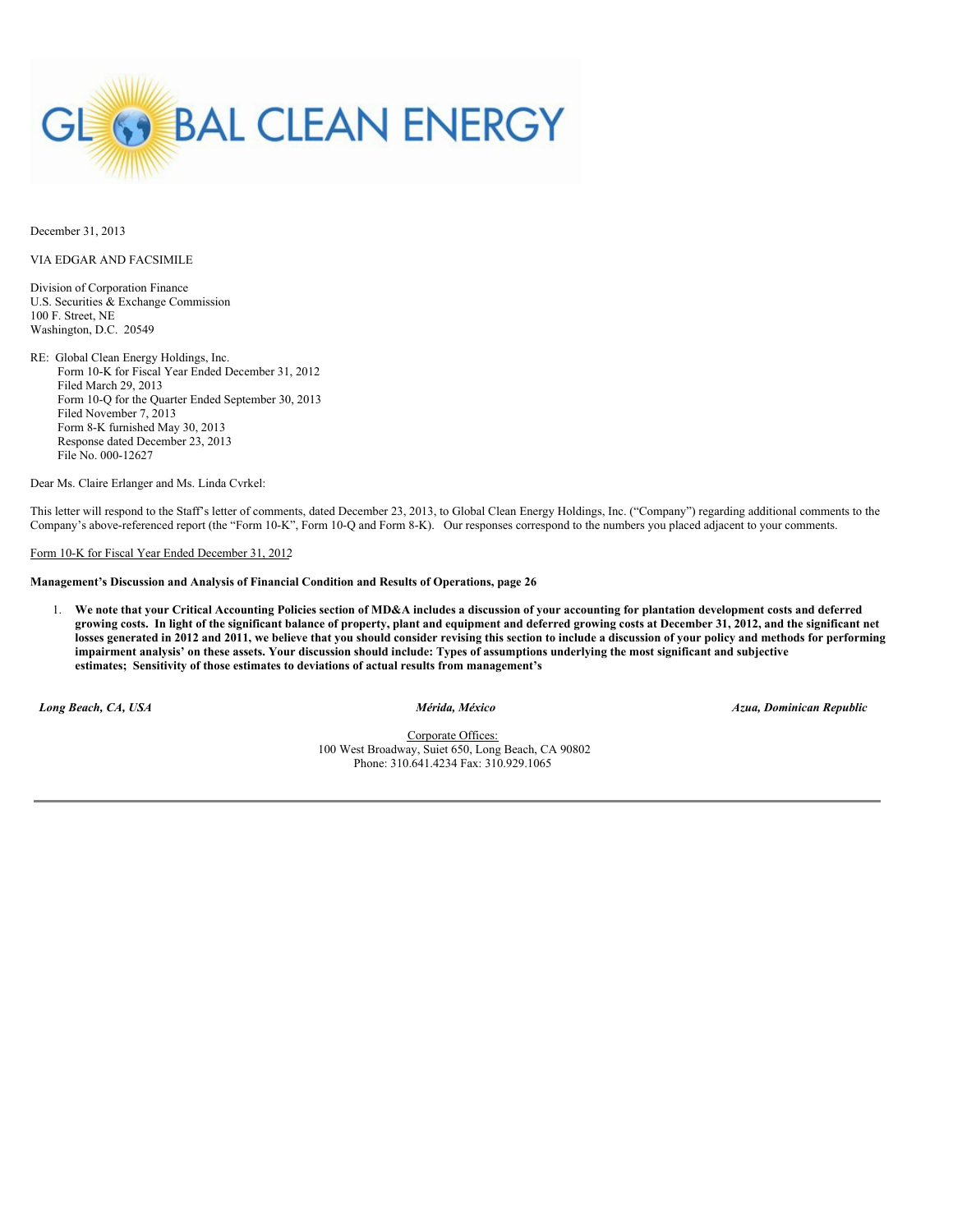

### assumptions; and Circumstances that have resulted in revised assumptions in the past. Refer to SEC Interpretive Release No. 33-8350 (i.e. FR-72).

We will add the following discussion related to our impairment analysis with our next period report: "The Company evaluates its property and equipment and other long-lived assets for impairment based on its classification as a) held for sale or b) to be held and used. Several criteria must be met before an asset is classified as held for sale, including that management with the appropriate authority commits to a plan to sell the asset at a reasonable price in relation to its fair value and is actively seeking a buyer. For assets held for sale, the Company recognizes the asset at the lower of carrying value or fair market value less costs to sell, as estimated based on comparable asset sales, offers received, or a discounted cash flow model. For assets to be held and used, the Company reviews for impairment whenever indicators of impairment exist. The Company then compares the estimated future cash flows of the asset, on an undiscounted basis, to the carrying value of the asset. If the undiscounted cash flows exceed the carrying value, no impairment is indicated. If the undiscounted cash flows do not exceed the carrying value, then an impairment is recorded based on the fair value of the asset, typically measured using a discounted cash flow model. If an asset is still under development, future cash flows include remaining construction costs. All recognized impairment losses, whether for assets held for sale or assets to be held and used, are recorded as operating expenses. See Note 1 for information on recorded impairment charges."

#### We also believe you should consider including revenue recognition as a critical accounting policy. Please revise accordingly.

We will add the following discussion as a critical accounting policy with our next period report;

"Revenue is recognized when all of the following criteria are met: persuasive evidence of an arrangement exists; delivery has occurred or services have been rendered; the seller's price to the buyer is fixed or determinable; collectability is reasonably assured; and title and the risks and rewards of ownership have transferred to the buyer. Value added taxes collected on revenue transactions are excluded from revenue and are included in accounts payable until remittance to the taxation authority. The significant sources of revenue are Advisory services and Agricultural subsidies.

Advisory services revenue - The Company provides development and management services to other companies regarding their bio-fuels and/or feedstock-Jatropha development operations, on a fee for services basis. The advisory services revenue is recognized upon completion of the work in accordance with the separate contract. Agricultural subsidies revenue - the Company receives agricultural subsidies from the Mexican government. Due to the uncertainty of these payments, the revenue is recognized

when the payments are received.

See Note 1 for further discussion on other expected sources of revenue."

### 2. Liquidity and Capital Resources, page 29 Please revise to disclose an estimate of your expected capital expenditures for the fiscal year ended December 31, **2013.**

We don't expect to have any capital expenditures for the fiscal year ended December 31, 2013 or 2014. We expect to continue to develop the farms in Mexico to the point of maturity and operate the new Camelina business.

*Long Beach, CA, USA Mérida, México Azua, Dominican Republic*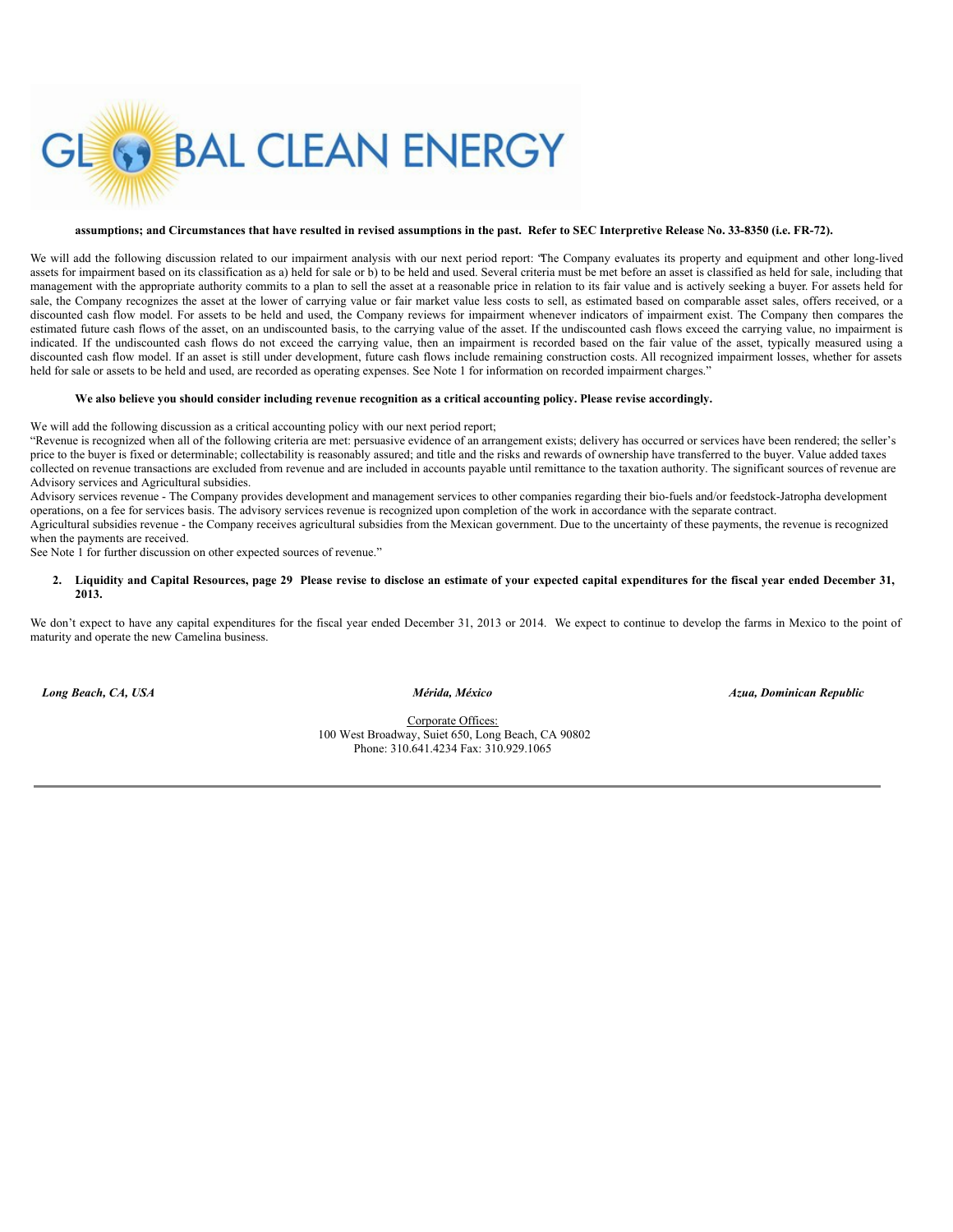

Notes to the Financial Statements

#### **Note 1. History and Basis of Presentation, page F-8**

### **Principles of Consolidation, page F-8**

3. We note your disclosure that you consider yourself to be the primary beneficiary of GCE Mexico, and its Mexican subsidiaries, and accordingly have consolidated these entities since their formation beginning in April 2008, with the equity interest of the unaffiliated investors in GCE Mexico presented as noncontrolling interests. Please explain to us and revise to disclose how you determined that you are the primary beneficiary of GCE Mexico. As part of your response and your revised disclosure, please explain in detail why you believe you are the primary beneficiary of this entity when the preferred members are required to make additional capital contributions as requested by GCE Mexico's management and as required to fund operations, when the Company, as a common membership holder is not required to do so. Additionally, please also explain why you believe you are the primary beneficiary when the preferred investor is entitled to earn a preferential return of 12% per annum cumulative compounded return on the cumulative balance of the preferred membership interest and is required to share in 99% of the losses while the Company is only allocated 1% of GCE Mexico's losses. We may have further comment upon **review of your response.**

We, respectfully, note that the Commission reviewed our discussion in 2009 (which review included the discussion on GCE Mexico and subsidiaries being variable interest entities and the company being the primary beneficiary). On January 22, 2010, we received a letter (signed on behalf of John Reynolds) that the Commission had completed its review of the prior Form 10-K (which involved our discussion on VIE and primary beneficiary status) and had no further comments.

Here is a summary of our discussion in our correspondence dated October 29, 2009: "As the Staff has noted, our analysis concluded that GCE Mexico and Asideros are variable interest entities. In the accompanying financial statements, the financial statements of GCE Mexico and Asideros are consolidated. As has been explained in our previous correspondence to the Staff, the financial statements of Asideros had been included in our consolidated financial statements as originally filed. We have clarified in Note A, Principles of Consolidation, that the Company is the primary beneficiary of Asideros and that the financial statements of Asideros have been consolidated in accordance with FIN46(R). We have also clarified in Note A, Principles of Consolidation, that the Company is the primary beneficiary of GCE Mexico and that the financial statements of GCE Mexico have been consolidated. However, in response to the Staff's comment, we point out that GCE Mexico has functioned as a pass-through entity in that the preferred members made their investment in GCE Mexico, and simultaneously

*Long Beach, CA, USA Mérida, México Azua, Dominican Republic*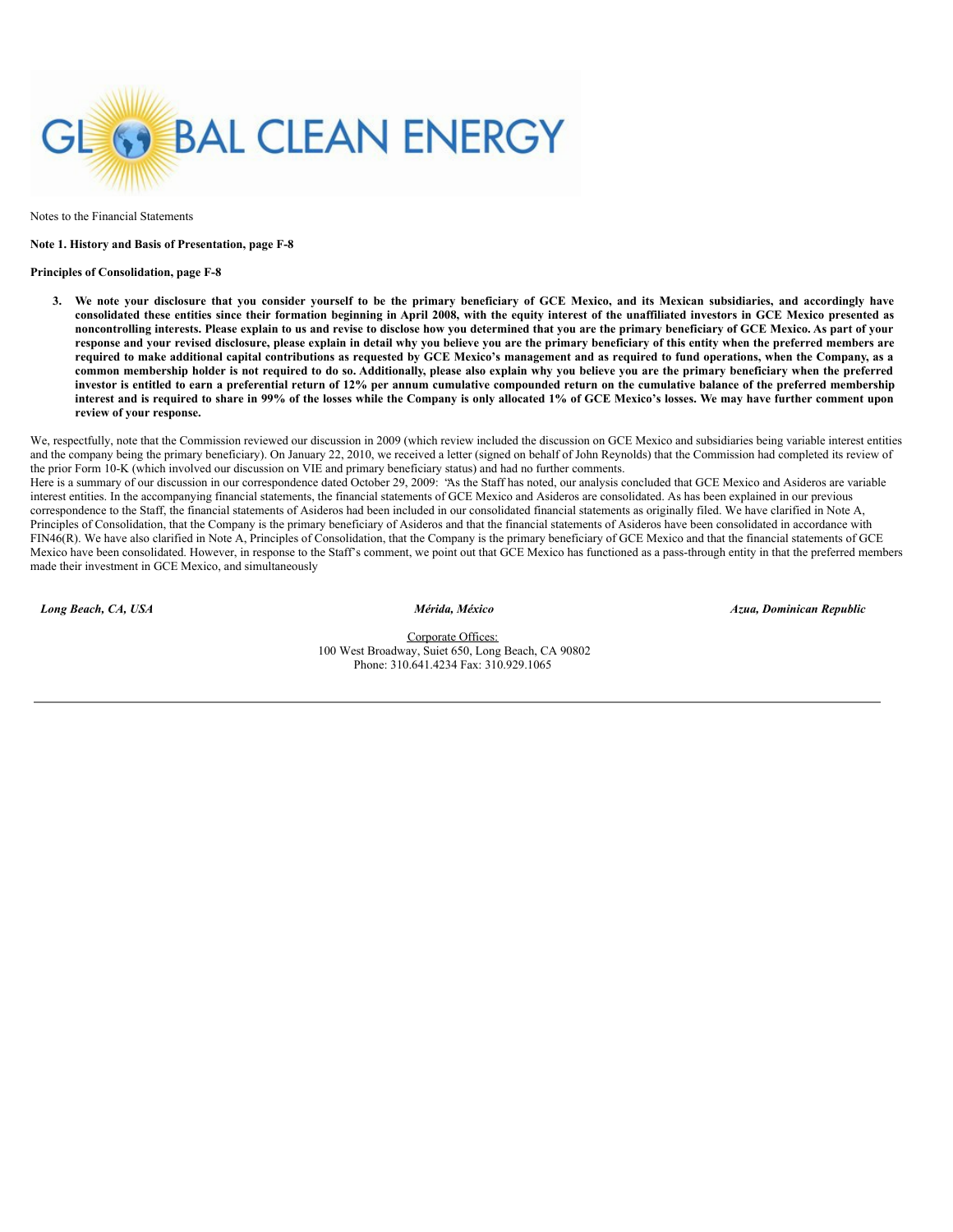

GCE Mexico made its investment in Asideros. At December 31, 2008, GCE Mexico has no assets apart from its investment in Asidero, no liabilities (except as discussed in the following sentence), and no contingent liabilities. GCE Mexico has the obligation to pay a "preferred return" of 12% of their investment to the preferred members. Based on the expectation that this obligation would be paid from distributable cash of the consolidated entity, when available, a liability was reported in the consolidated financial statements as originally filed. At December 31, 2008, the amount of the "Accrued Return on Minority Interest" was \$138,014. In summary, all assets and liabilities of Asideros and GCE Mexico have been reported on a consolidated basis in the financial statements as originally filed. We believe that in the footnotes to the accompanying consolidated financial statements, these factors have been clarified to better disclose a) the accounting for Asideros and GCE Mexico (that they are variable interest entities and have been consolidated); b) all assets and liabilities of the group; c) the nature of the operations of the group; and d) the rights and obligations of both the Company and of the Minority Interests."

4. In addition, assuming a satisfactory response to the above comment, please also revise the notes to your financial statements to include the disclosures **required by ASC 810-10-50-12 through 14**.

See our comments in comment 3 above.

**Accounting for Agricultural Operations, page F-8**

5. We note your disclosure that the direct costs associated with each farm and the production of the Jatropha revenue streams have been deferred and accumulated as a noncurrent asset, "deferred growing costs," on the balance sheet. Please provide us more details about the nature of these costs that have been capitalized on the **balance sheet. Also, please tell us, and revise to disclose, your accounting policy for amortizing these costs to expense.**

The nature of these costs is all costs incurred after the land has been acquired and prepared for planting. The costs are specifically planting, cultivation and harvesting costs as these can more easily be recognized with future revenues. Deferred growing costs are not amortized as they are a work in process inventory and will be recognized in the period commercial revenue is recognized.

# **6. Revenue Recognition, page F-10**

We note the disclosure indicating that the Company receives agricultural subsidies from the Mexican government and recognizes the payments received as revenue when received. Please tell us and explain in the notes to your financial statements the nature and terms of the subsidies that are received from the **Mexican government. As part of your response and your revised disclosure,**

*Long Beach, CA, USA Mérida, México Azua, Dominican Republic*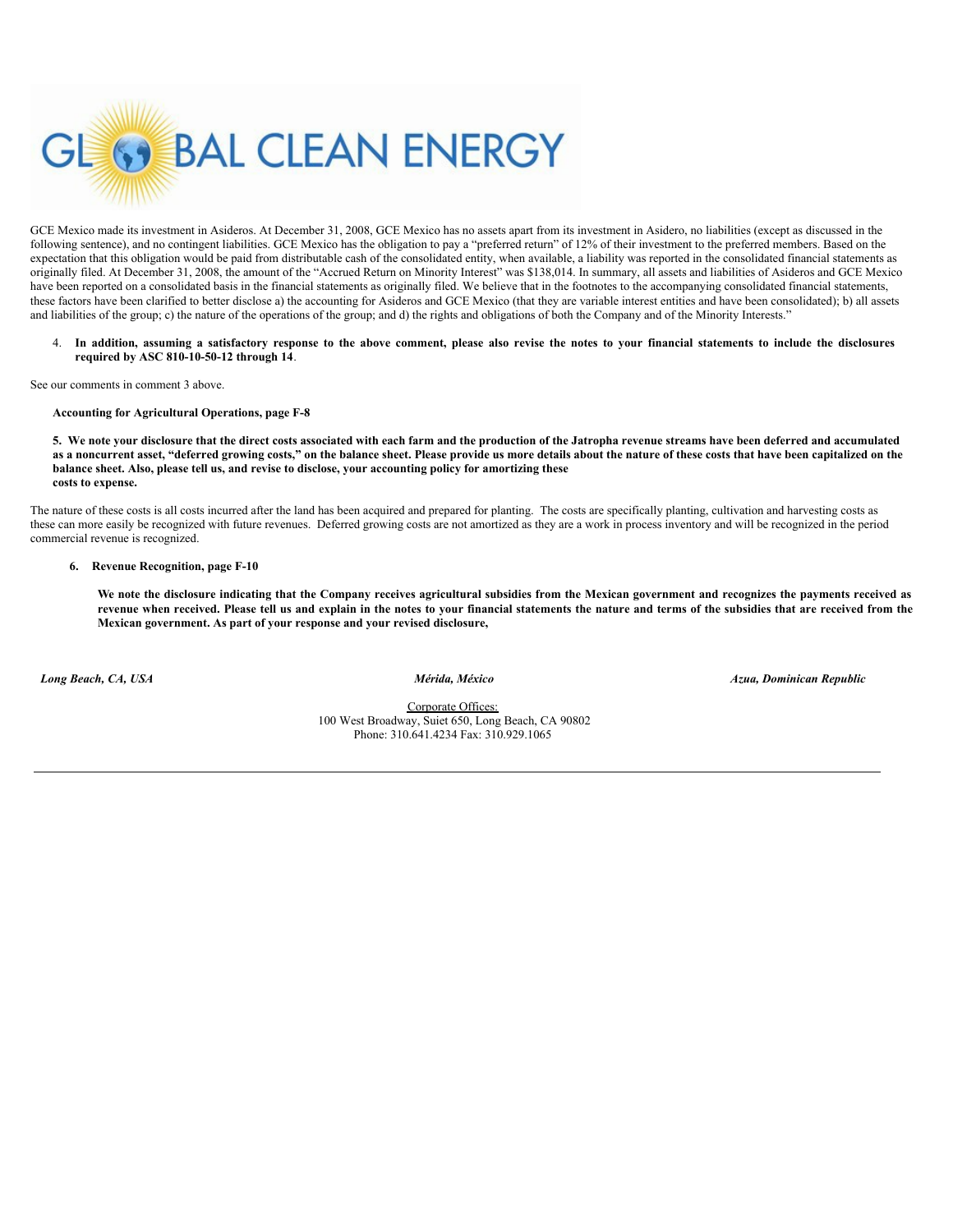

you should also explain why you believe it is appropriate to recognize the amounts received as revenue rather than as a reduction of expenses or as an offset **to deferred growing costs or plantation development costs.**

We will revise to our disclosure in our next period report the following discussion;

Agricultural subsidies revenue - the Company receives agricultural subsidies from the Mexican government to supplement the farm development and planting of new trees. Due to the uncertainty of these payments, the revenue is recognized when the payments are received. We recognize these funds as revenue due to these payments being disbursed to supplement the company's income and not as direct payments for any specified farming expense.

# **7. Note 4. Investment Held for Sale, page F-15**

We note your disclosure in Note 4 that you are in the process of selling the land related to TAL and have presented the net assets of the investment as "Investments Held for Sale" at December 31, 2011 and 2012. We also note from your subsequent filings on Form 10-Q that you sold this investment in May 2013 and recognized a loss of \$179,406. Please tell us if the assets related to this investment were carried at the lower of carrying amount or fair value less cost to sell as of December 31, 2012 in accordance with ASC 360-10-35-43. If not, please explain why. If they were valued at fair value less costs to sell, we would expect that the fair value measurement would be included in the disclosure in Note 11. Please advise or revise as appropriate.

We carried our TAL Investment Held for Sale at the cost value and not at fair value less cost to sell as of December 31, 2012.

### **8. Note 7. Debt, page F-16 Settlement of Liabilities, page F-18**

We note your disclosure that in 2012 and 2011 you settled certain liabilities previously carried on the consolidated balance sheet, which resulted in significant gains recognized on the statements of operations. We also note your disclosure that these gains were primarily from the settlement or expiration of historic liabilities primarily incurred by prior management in connection with the discontinued pharmaceutical operations. In light of the fact that it is not apparent **from the balance sheet where these liabilities were**

*Long Beach, CA, USA Mérida, México Azua, Dominican Republic*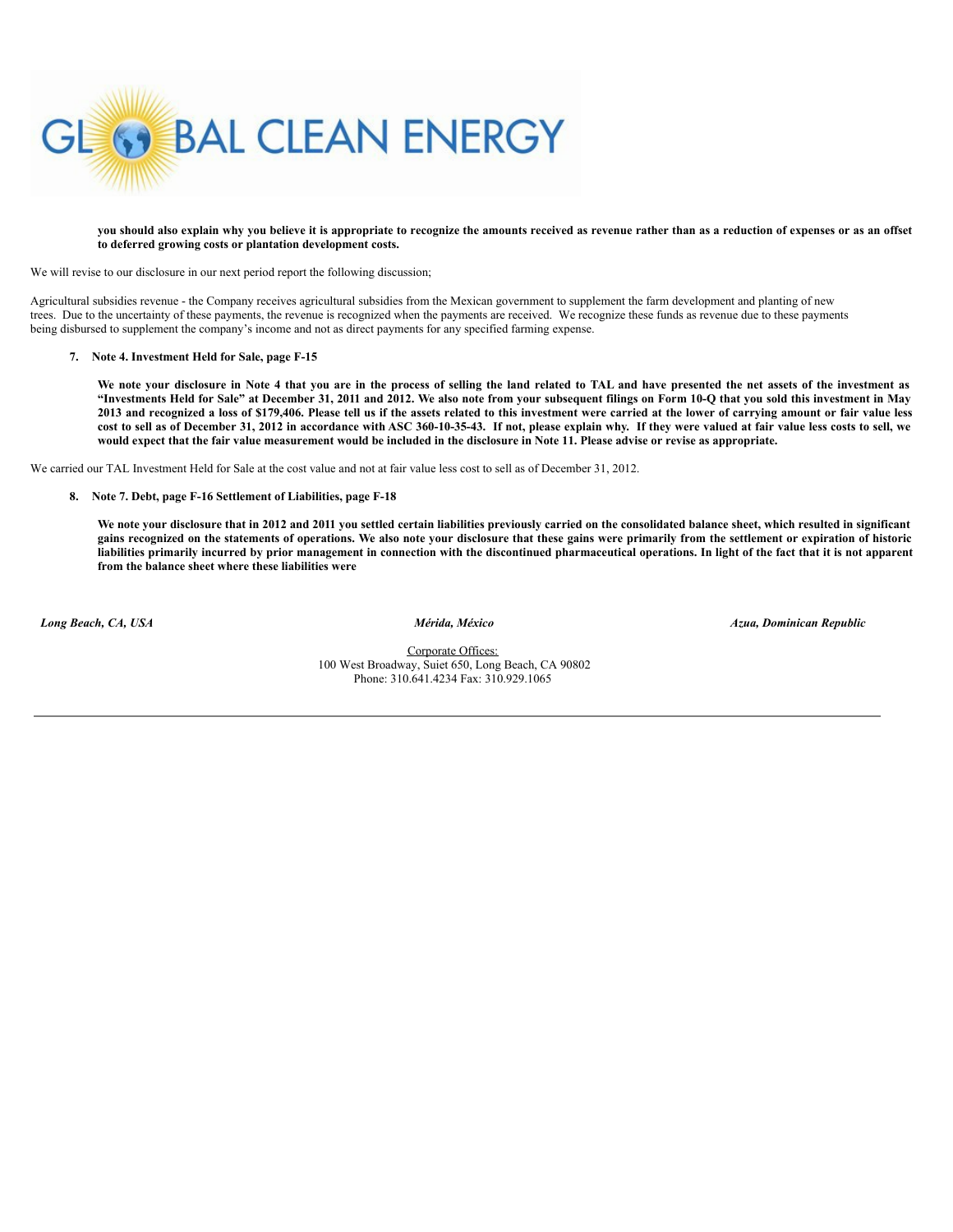

recorded prior to extinguishment, please tell us the line item(s) in which these liabilities that were settled were previously presented.

These items were settled from the Accounts Payable and accrued expenses and Accrued Payroll and payroll taxes.

# In addition, please explain in further detail why you believe it was appropriate to remove these liabilities from your financial statements during 2011 and 2012 **and recognize gains on settlement or extinguishment.**

The last sentence in our disclosure says "certain liabilities had been extinguished with the passage of time for collection under the laws". This means the liabilities were extinguished they expired under the statute of limitations and therefore were no longer the company's liability.

## **9. Note 9. Stock Options and Warrants, page F-19**

We note your disclosure of the weighted-average assumptions used for options granted and compensation-based warrants issued during the year ended December 31, 2012. Please revise to include disclosure of these assumptions for each year in which an income statement is presented if options or **compensation-based warrants were granted. See guidance in ASC 718-10-50-2(f).**

We will revise to our disclosure in our next period report to include the weighted-average assumptions for each year in which an income statement is presented if options or compensation-based warrants were granted.

#### **10. Form 10-Q for the Quarter Ended September 30, 2013 Statements of Operations**

We note that you have presented the loss on sale of investment held for sale below operating loss on the statements of operations. Please revise to present this loss as a component of operating loss in accordance with ASC 360-10-45-5 or explain why you do not believe this is required. Also, please revise to present the portion of the loss from the sale of the investment separately from the gain on debt extinguishment, which may be presented as a non-operating item.

As we noted in our 10-K the Belizean land was no longer being used in operations and the loss from sale should not be included in the operations losses. From 10-K disclosure; "Therefore, we have ceased

*Long Beach, CA, USA Mérida, México Azua, Dominican Republic*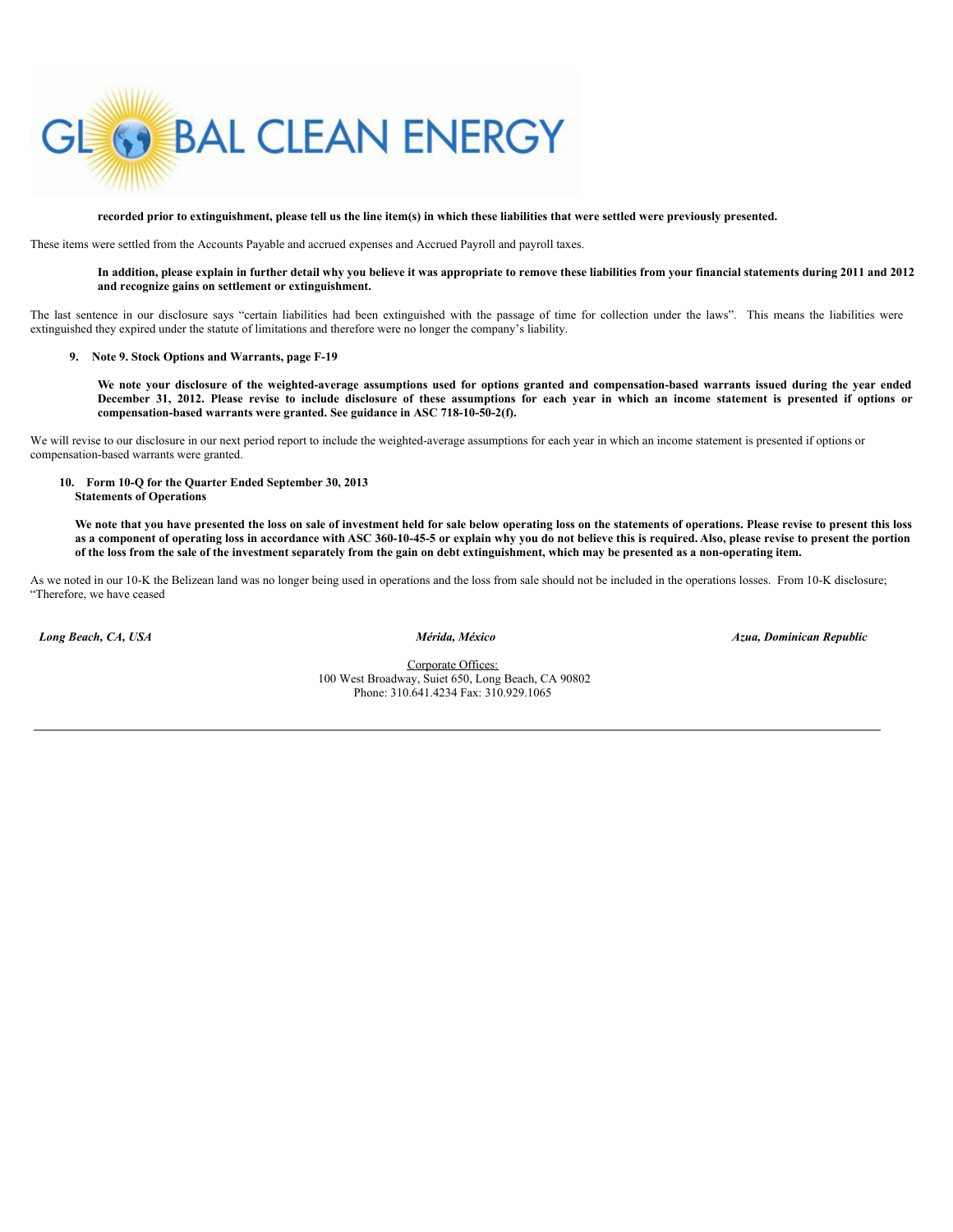

operations at that farm and have relocated its research and farm assets to our Mexico farms. We have reclassified the Belizean farm as an investment property and are currently attempting to sell the property."

The loss from sale of investment held for sale is a separate line item and is not being included in the gain on debt extinguishment.

#### **11. Note 1. History and Basis of Presentation Revenue Recognition**

We note from your disclosure in MD&A that in 2013 your revenue include Camelina product sales. Please tell us, and revise your disclosure in Note 1, to explain **your accounting policy related to recognizing revenue from sales of Camelina products.**

We will revise our disclosure in our next period report the following discussion;

Jatropha and Camelina biofuel revenue - The Company's primary source of revenue will be biofuel from the Jatropha tree and the Camelina plant. Revenue will be recognized net of sales or value added taxes and upon transfer of significant risks and rewards of ownership to the buyer. Revenue is not recognized when there are significant uncertainties regarding recovery of the consideration due, associated costs or the possible return of goods.

**12. Note 5. Intangible Assets**

We note your disclosure in Note 5 that the intangible assets purchased in the May 2013 acquisition include three patents and the related intellectual property associated with these patents, which have an expected useful life of 17 years. We also note your disclosure that any future costs associated with the maintenance of these patents with indefinite lives will be capitalized and not amortized. Please provide for us, and revise to disclose in the notes to the financial statements, each type of intangible asset acquired in the Sustainable Oils acquisition, and the dollar amount and useful life assigned to each intangible asset. In this regard, we note that your disclosure in the Form 8-K filed on May 30, 2013 discloses that the intangible assets in this acquisition related to proprietary bio-technology, customer contracts, customer relationships and network/location. Also, please explain to us how you determined the appropriate dollar amount and useful life allocated to each intangible asset. If there are any intangible assets that have an indefinite useful life, please explain to us how you determined that these assets should have an indefinite useful life. Refer to the disclosure requirements outlined in ASC 350-30-50.

*Long Beach, CA, USA Mérida, México Azua, Dominican Republic*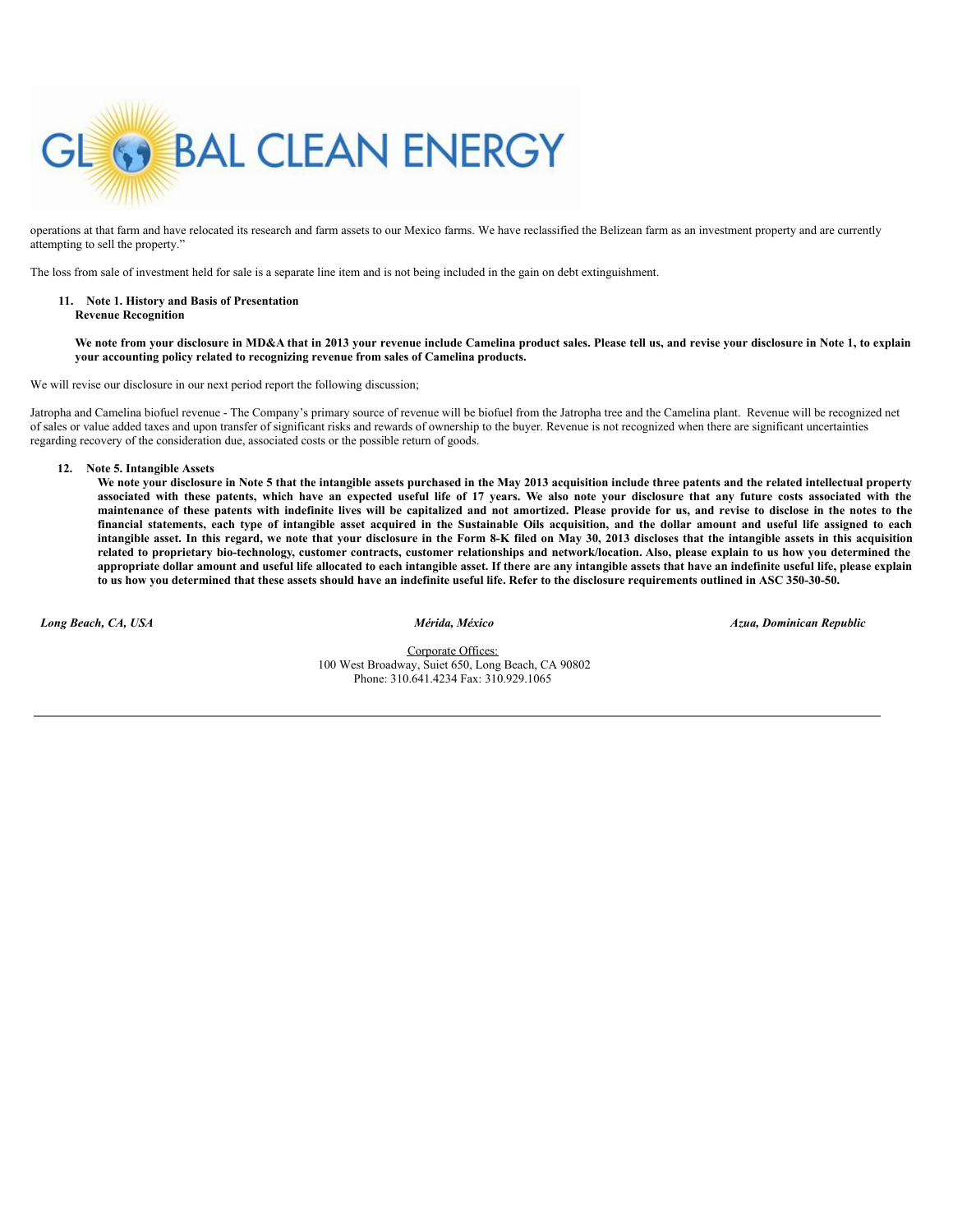

We explained in Note 10, Acquisition of Sustainable Oils, the intangible assets acquired, the cost and fair value basis (in table format). As the only intangible assets the company owns are the assets acquired in the Sustainable Oils acquisition, we have no "indefinite life assets". We will revise the disclosure in Note 5 with more detailed discussion when referring the reader to Note 10 in our next period report;

"See further discussion on the acquisition of Sustainable Oils and the related intangible assets, the acquisition cost and fair value basis in Note 10 below".

# **13. Form 8-K furnished May 30, 2013**

| <b>Exhibit 99.1 Audited Financial Statements of Sustainable Oils LLC</b>                                                                                      |
|---------------------------------------------------------------------------------------------------------------------------------------------------------------|
| We note that you have filed the audited financial statements of Sustainable Oils, LLC for the year ended December 31, 2012. Please revise to include a signed |
| accountant's report in accordance with Item $9.01(a)(2)$ of Form 8-K.                                                                                         |

We included the accountant's report along with the consent in Exhibit 23.1. We apologize the accountants report is on the second half of the page as the consent. Here is the link to the location in the report; http://www.sec.gov/Archives/edgar/data/748790/000144586613000708/consent.htm. See the second half of the page.

### **As requested by the Staff, we hereby acknowledge that:**

This Company is responsible for the adequacy and accuracy of the disclosure in the filing;

- · Staff comments or changes to disclosure in response to staff comments do not foreclose the Commission from taking any action with respect to the filing; and
	- · This Company may not assert staff comments as a defense in any proceeding initiated by the Commission or any person under the federal securities laws of the United States.

Please direct questions regarding this letter to the undersigned at (310) 641-4234.

Sincerely,

/S/ Richard Palmer

*Long Beach, CA, USA Mérida, México Azua, Dominican Republic*